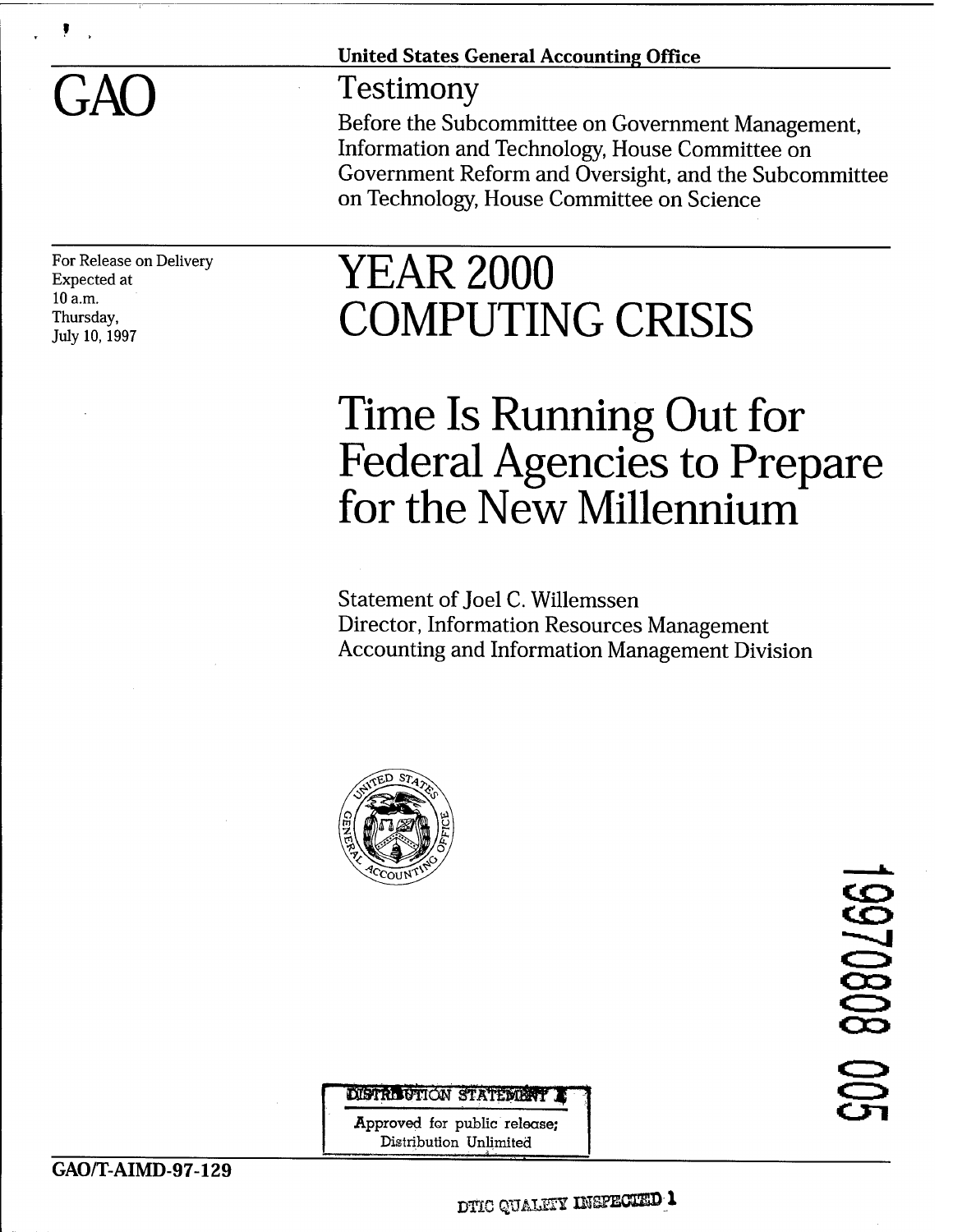|                                                                | Mr. Chairman, Ms. Chairwoman, and Members of the Subcommittees:                                                                                                                                                                                                                                                                                                                                                                                                                                                                                                                                                                                                                                        |  |  |
|----------------------------------------------------------------|--------------------------------------------------------------------------------------------------------------------------------------------------------------------------------------------------------------------------------------------------------------------------------------------------------------------------------------------------------------------------------------------------------------------------------------------------------------------------------------------------------------------------------------------------------------------------------------------------------------------------------------------------------------------------------------------------------|--|--|
|                                                                | During the past 12 months, the year 2000 computing problem has received<br>increased attention-and deservedly so-in large part thanks to the efforts<br>of your Subcommittees. Much has happened since the initial congressional<br>hearings on this matter were held just over a year ago on whether<br>computer systems that support federal programs will be equipped to<br>handle dates later than 1999. At that time, most federal agencies were just<br>beginning to be aware of the year 2000 issue and its importance, and few<br>had prepared plans for addressing it.                                                                                                                        |  |  |
|                                                                | Now, agencies report to the Office of Management and Budget (OMB) that<br>they are in a much better position to resolve the year 2000 challenge<br>before the actual change of millennium. However, while agencies have<br>certainly made progress over the last year, we believe that the pace needs<br>to be significantly accelerated if widespread systems problems are to be<br>avoided as the year 2000 approaches.                                                                                                                                                                                                                                                                              |  |  |
|                                                                | Our testimony today will describe the federal government's strategy for<br>addressing the year 2000 problem, and agencies' reported status in<br>resolving the issue. In addition, we will provide observations on federal<br>efforts to date based on work we have completed at certain agencies and<br>on our review of OMB's implementation of the federal strategy, including<br>year 2000 reports submitted by 24 federal agencies.                                                                                                                                                                                                                                                               |  |  |
| Readiness for the Year<br>2000: The Federal<br><b>Strategy</b> | The federal strategy for resolving the year 2000 computing crisis is<br>detailed in a document OMB submitted on February 6 of this year to three<br>House Committees: Government Reform and Oversight, Science, and<br>Appropriations. The strategy is predicated on three assumptions:<br>(1) senior agency managers will take whatever action is necessary to<br>address the problem once they are aware of its potential consequences;<br>(2) a single solution to the problem does not exist, and solving it requires<br>modification or replacement of agency information systems; and (3) given<br>the limited amount of time available, emphasis will be placed on<br>mission-critical systems. |  |  |
|                                                                | At the department and agency level, this strategy relies on the recently<br>established chief information officers, or CIOs, to direct year 2000 actions.<br>To complement individual agency efforts, OMB is (1) requesting that<br>departments and agencies submit quarterly reports on their progress, and                                                                                                                                                                                                                                                                                                                                                                                           |  |  |

 $\sim$   $\sim$ 

 $\cdot$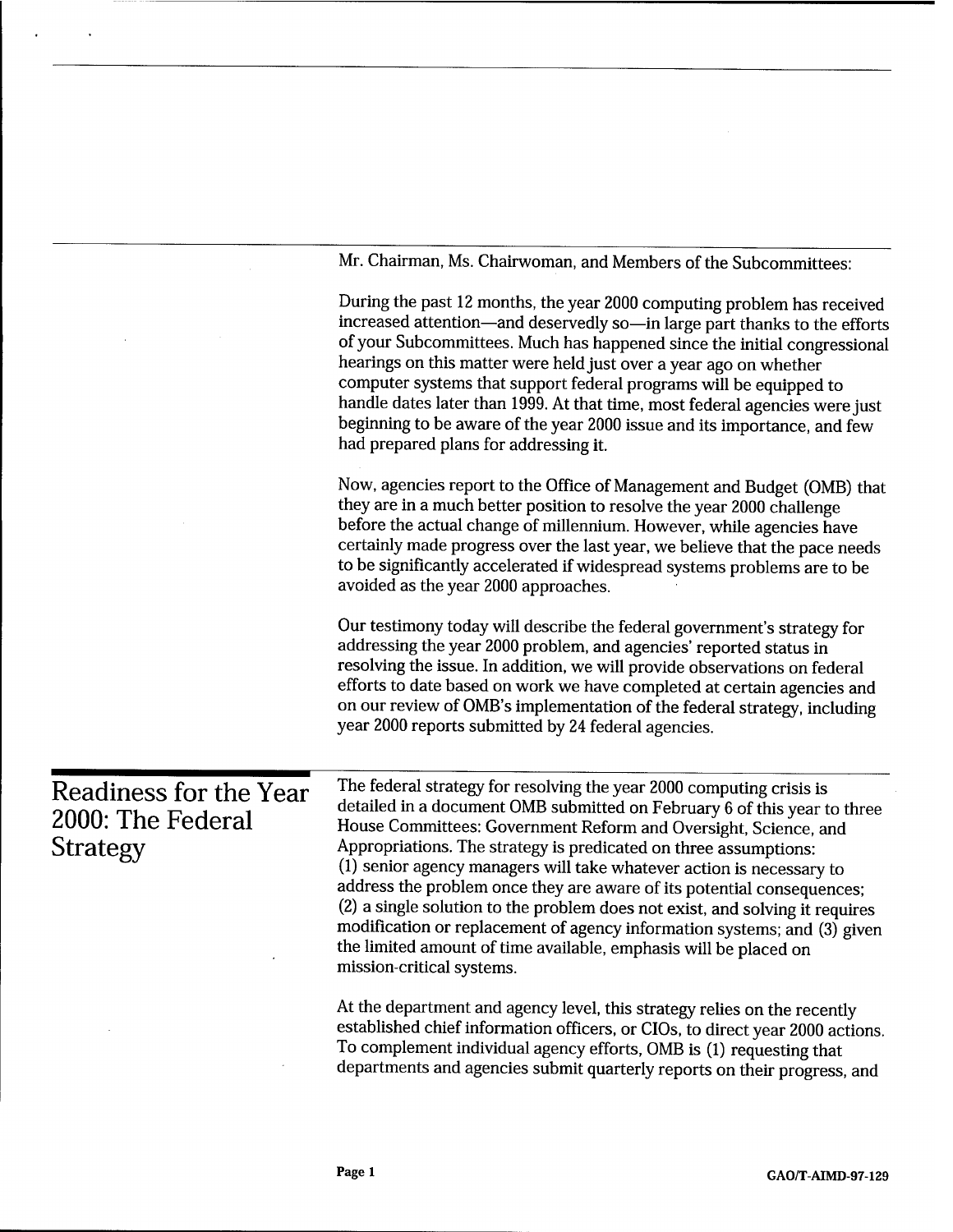(2) sharing management and technical expertise through its CIO Council and the Council's Subcommittee on the Year 2000.

In addition, OMB has set as the standard that agency year 2000 activities should adhere to industry best practices for the five delineated phases of an effective year 2000 program: awareness, assessment, renovation, validation, and implementation. In consonance with these phases, we have developed and disseminated an assessment guide to help agencies plan, manage, and evaluate their year 2000 programs.<sup>1</sup> The guide provides information on the scope of the challenge and offers a structured approach for agencies to use. We are following the approach outlined in the guide for our reviews at selected agencies, and are encouraging others to use it as well. To date, we have received over 16,000 requests for copies.

For each of the five phases, OMB has set the following governmentwide milestones for agencies to complete the majority of the work.

| <b>OMB's Governmentwide Year 2000 Milestones</b> |                                           |                        |  |  |  |
|--------------------------------------------------|-------------------------------------------|------------------------|--|--|--|
| Phase                                            | <b>Completion measure</b>                 | <b>Completion date</b> |  |  |  |
| Awareness                                        | Agency strategy approved<br>by CIO        | 12/96                  |  |  |  |
| Assessment                                       | Inventory and scope<br>completed          | 3/97                   |  |  |  |
|                                                  | System plans/schedules<br>approved by CIO | 6/97                   |  |  |  |
| Renovation                                       | Coding completed                          | 12/98                  |  |  |  |
| Validation                                       | Management sign-off                       | 1/99                   |  |  |  |
| Implementation                                   | Integrated testing<br>completed           | 11/99                  |  |  |  |

Source: OMB.

#### Status of Agencies' Year 2000 Programs

On June 23, 1997, OMB transmitted its first quarterly report, dated May 15, 1997, to selected congressional committees on the progress of federal agencies in correcting the year 2000 problem.<sup>2</sup> This report is based on the quarterly reports submitted by the individual departments and agencies,

'Year 2000 Computing Crisis: An Assessment Guide [exposure draft] (GAO/AIMD-10.1.14, February 1997).

<sup>2</sup>Getting Federal Computers Ready for 2000, Progress Report, U. S. Office of Management and Budget, May 15, 1997.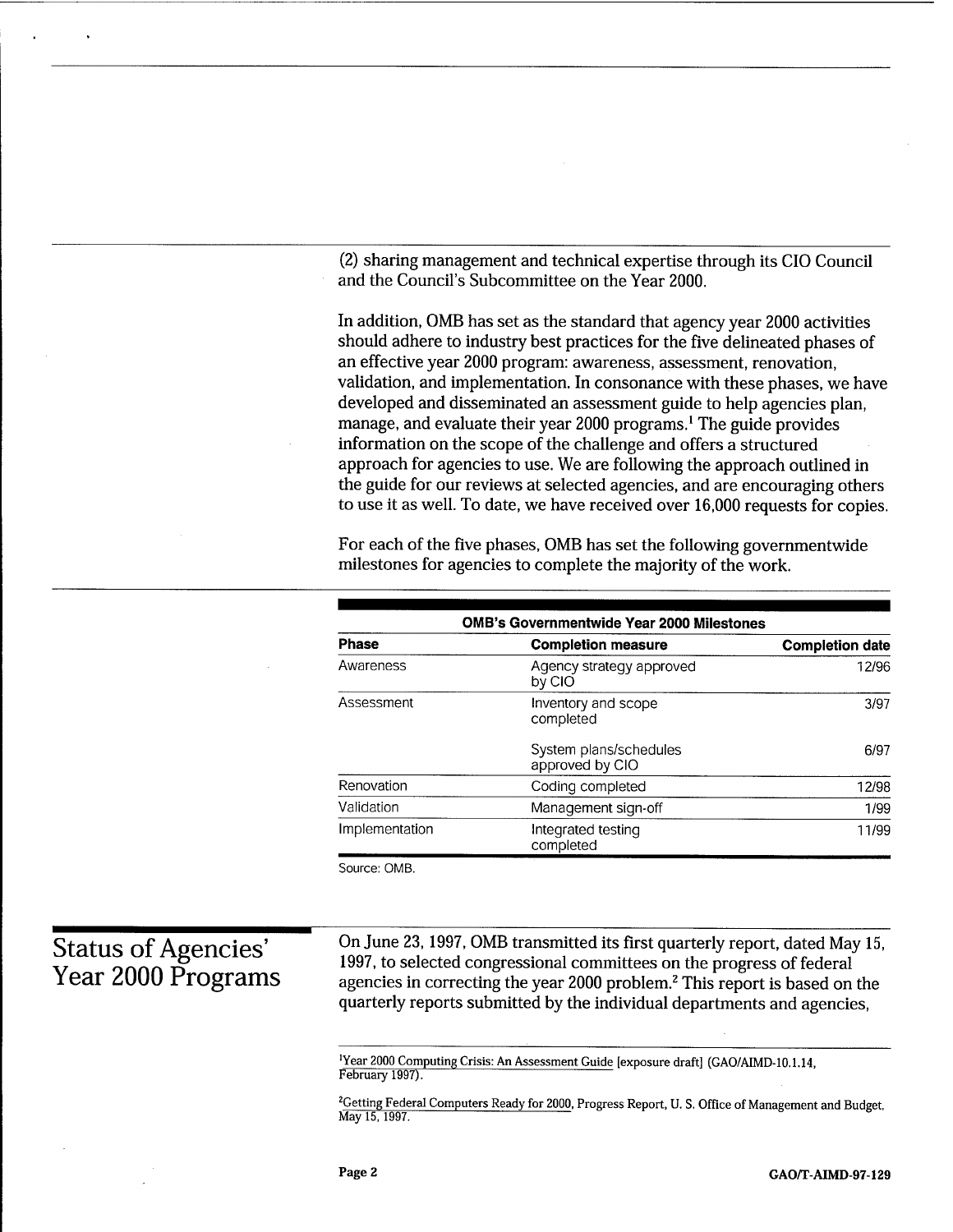which address questions of organizational responsibility, program status, cost, and mission-critical systems that are behind schedule.

In its report, based on May 1997 agency estimates, OMB noted that agencies expect to spend about \$2.75 billion correcting systems to be what is called year 2000 compliant. This is an increase of nearly \$500 million, or about 20 percent, over the February 1997 estimate. OMB noted in its summary report that its next quarterly report will likely provide a higher cost estimate as more agencies complete the assessment phase.

While acknowledging that much work remains, OMB—on the basis of the agency reports —expressed its belief that agencies had made a good start in addressing the problem. OMB further summarized that most agencies had completed or would shortly complete their assessments of the problem, many had begun systems renovation, and no mission-critical systems were reported to be behind schedule.

The OMB report includes agency-specific schedules for completing the assessment, renovation, validation, and implementation phases of the year 2000 effort. Our accompanying chart, which appears at the end of this statement, summarizes those schedules.

As shown on our chart, 18 of 24 departments and agencies reported that they would complete the assessment phase as of last month, the deadline in OMB's governmentwide schedule. Six reported that they would not meet the assessment phase deadline: Defense, Transportation, Treasury, Veterans Affairs, the Agency for International Development (AID), and the Nuclear Regulatory Commission (NRC). The current estimated cost for achieving year 2000 compliance for these 6 entities is about \$1.9 billion, or about 70 percent of the total for the 24 agencies.

To complete the assessment phase, an agency needs to undertake a variety of activities. In our view these should include, at a minimum, (1) assessing the severity and timing of the impact of year 2000-induced failures; (2) developing a thorough inventory of all of its systems; (3) establishing priorities and schedules as to whether—and which—systems should be converted, replaced, or eliminated; (4) developing validation strategies and test plans; (5) addressing interface and data exchange issues; and (6) developing contingency plans for critical systems in the event of failure.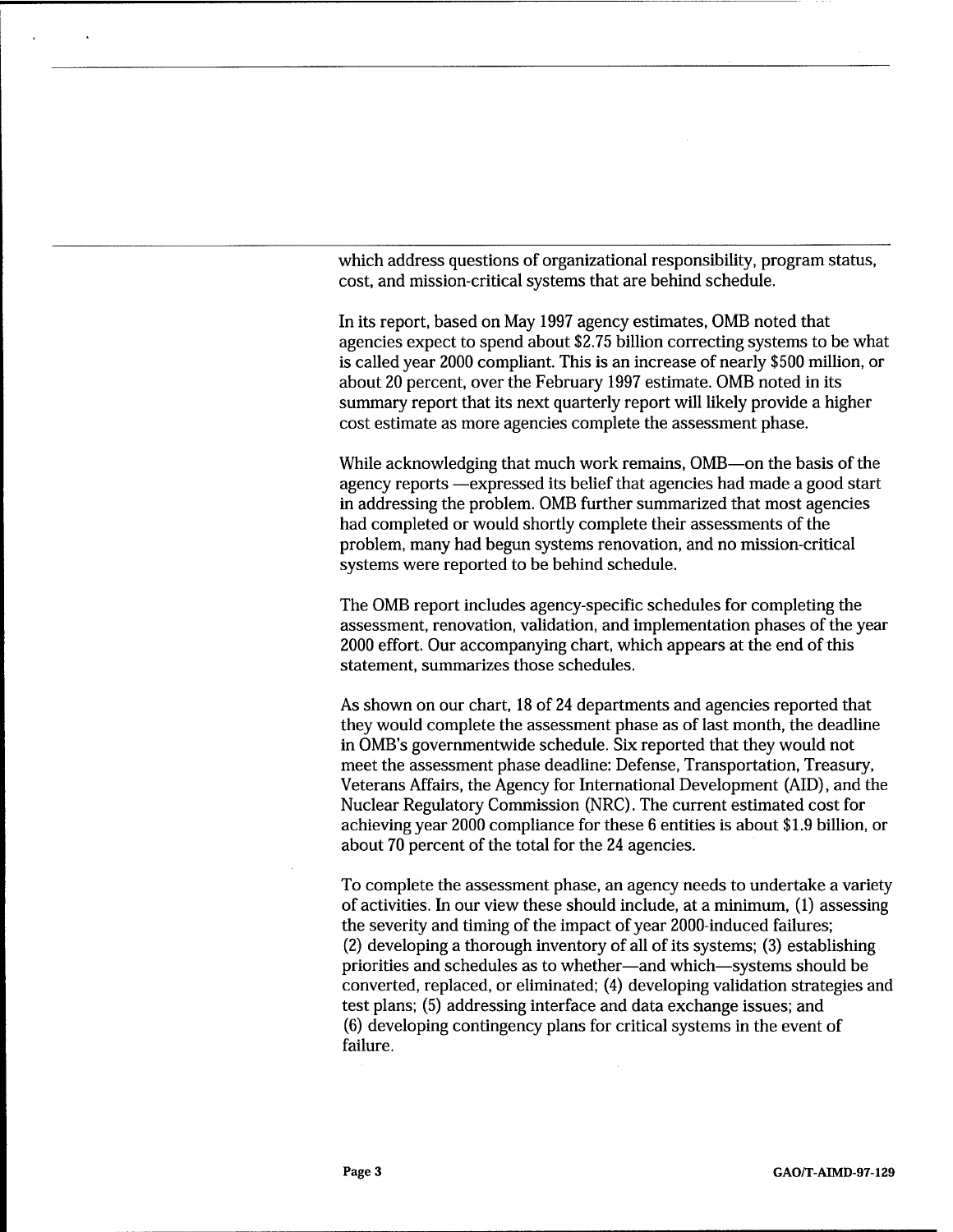|                                                                         | Our evaluations of year 2000 readiness at component agencies of both the<br>Department of Veterans Affairs—one of the six reporting to OMB that its<br>assessment was still underway -and of Health and Human<br>Services—which reported that this phase would be completed in June<br>1997—show that assessment activities have not yet been completed. <sup>3</sup> For<br>example, we recently testified that key readiness assessment processes at<br>the Veterans Benefits Administration—including determining the potential<br>severity of impact of the year 2000 on agency operations, inventorying<br>information systems and their components, and developing contingency<br>plans—had not been completed. The Department has indicated that it will<br>complete its assessment next January. <sup>4</sup>                                                                                                                  |
|-------------------------------------------------------------------------|----------------------------------------------------------------------------------------------------------------------------------------------------------------------------------------------------------------------------------------------------------------------------------------------------------------------------------------------------------------------------------------------------------------------------------------------------------------------------------------------------------------------------------------------------------------------------------------------------------------------------------------------------------------------------------------------------------------------------------------------------------------------------------------------------------------------------------------------------------------------------------------------------------------------------------------|
|                                                                         | We also reported and testified this past May that the Health Care<br>Financing Administration (HCFA)—a major component agency within the<br>Department of Health and Human Services (HHS)—had not completed<br>numerous critical assessment activities for the systems run by its<br>contractors to process approximately \$200 billion annually in Medicare<br>claims. <sup>5</sup> Specifically, HCFA had not required systems contractors to<br>submit year 2000 plans for approval, and lacked contracts or other legal<br>agreements detailing how or when the year 2000 problem would be<br>corrected, or indeed whether contractors would even certify that they<br>would correct the problem. We made several recommendations to HCFA<br>to address its shortcomings in this area, including regular reporting to<br>HHS on its progress. HHS reported in May that it expected to complete the<br>assessment phase last month. |
| <b>Urgent Need to</b><br><b>Accelerate Agency</b><br>Year 2000 Programs | As we have pointed out in earlier testimony, if systems that millions of<br>Americans have come to rely on for regular benefits malfunction, the<br>ensuing delays could be disastrous. <sup>6</sup> OMB's perspective that agencies have<br>made a good start and that no mission-critical systems were reported to be<br>behind schedule would seem to imply that there is no cause for alarm. On                                                                                                                                                                                                                                                                                                                                                                                                                                                                                                                                    |
|                                                                         | <sup>3</sup> We currently have ongoing year 2000 evaluations at the Department of Defense, Department of State,<br>Social Security Administration, Federal Aviation Administration, and Internal Revenue Service; in<br>addition, we will shortly begin work at the Veterans Health Administration.<br><sup>4</sup> Veterans Benefits Computer Systems: Uninterrupted Delivery of Benefits Depends on Timely<br>Correction of Year 2000 Problems (GAO/T-AIMD-97-114, June 26, 1997) and Veterans Benefits<br>Computer Systems: Risks of VBA's Year 2000 Efforts (GAO/AIMD-97-79, May 30, 1997).<br><sup>5</sup> Medicare Transaction System: Success Depends Upon Correcting Critical Managerial and Technical<br>Weaknesses (GAO/AIMD-97-78, May 16, 1997) and Medicare Transaction System: Serious Managerial<br>and Technical Weaknesses Threaten Modernization (GAO/T-AIMD-97-91, May 16, 1997).                                   |

<sup>6</sup>Year 2000 Computing Crisis: Strong Leadership Today Needed To Prevent Future Disruption of Government Services (GAÜ/T-AIMD-97-51, Feb. 24, 1997).

 $\bar{z}$ 

.

 $\sim$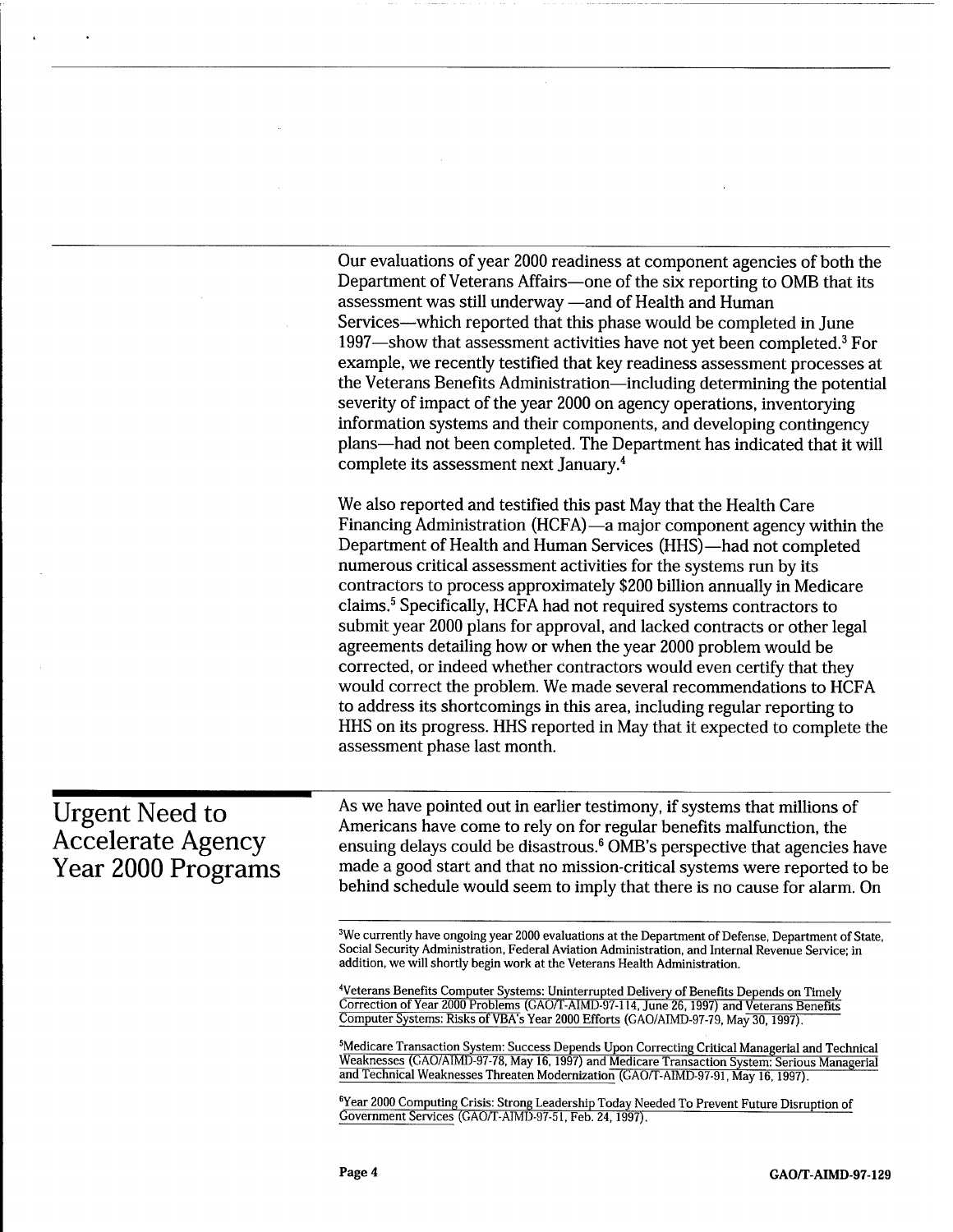the contrary, we believe ample evidence exists that OMB and key federal agencies need to heighten their levels of concern and move with more urgency. A closer look reveals why.

First, the agencies' reported schedules show that most are leaving essentially no margin of error for unanticipated schedule delays; 15 of 24 expect to complete implementation in either November or December of 1999. This leaves only a matter of weeks, at most, if something should require more work before January 1, 2000. According to their own reports, six agencies, including four large departments, have already missed OMB's June 1997 deadline for completion of assessment. Where assessments of mission criticality have not been completed, it is logical to assume that schedules for correcting those systems have not been made final. Given these factors, it is essential that OMB continue to monitor agency schedules to identify delays so that necessary action can be taken to enable programs to finish in time.

Second, OMB's perspective is based on agency self-reporting, which has not been independently validated. Indications are that agency reports may not be accurate; those saying that assessment has been completed include HHS which, as I have highlighted today, still has much to do.

Third, entities may have interpreted mission-critical in various ways—even within departments. For example, the Department of the Army reports that 7 percent of its systems are mission-critical, yet the Defense Information Systems Agency, a Defense Department support agency, considers all of its systems—100 percent—to be mission-critical. A further look within Defense shows that almost two-thirds of over 2,750 "mission-critical" systems slated for repair are still in the assessment phase. And this excludes over 11,000 lower priority systems that are in varying stages of assessment.

Fourth, OMB, in its governmentwide schedule, has established only <sup>1</sup> month—from December 1998 to January 1999—to complete validation. The validation phase is critical for thorough testing of all converted or replaced system components to (1) uncover any errors introduced during conversion or renovation, (2) validate year 2000 compliance, and (3) verify operational readiness. Without adequate testing, agencies can have no assurance that their solutions will actually work. According to the Gartner Group, a private research firm acknowledged for its expertise in year 2000 issues, activities such as unit and system testing could consume up to 40 percent of the time and resources dedicated to an entire year 2000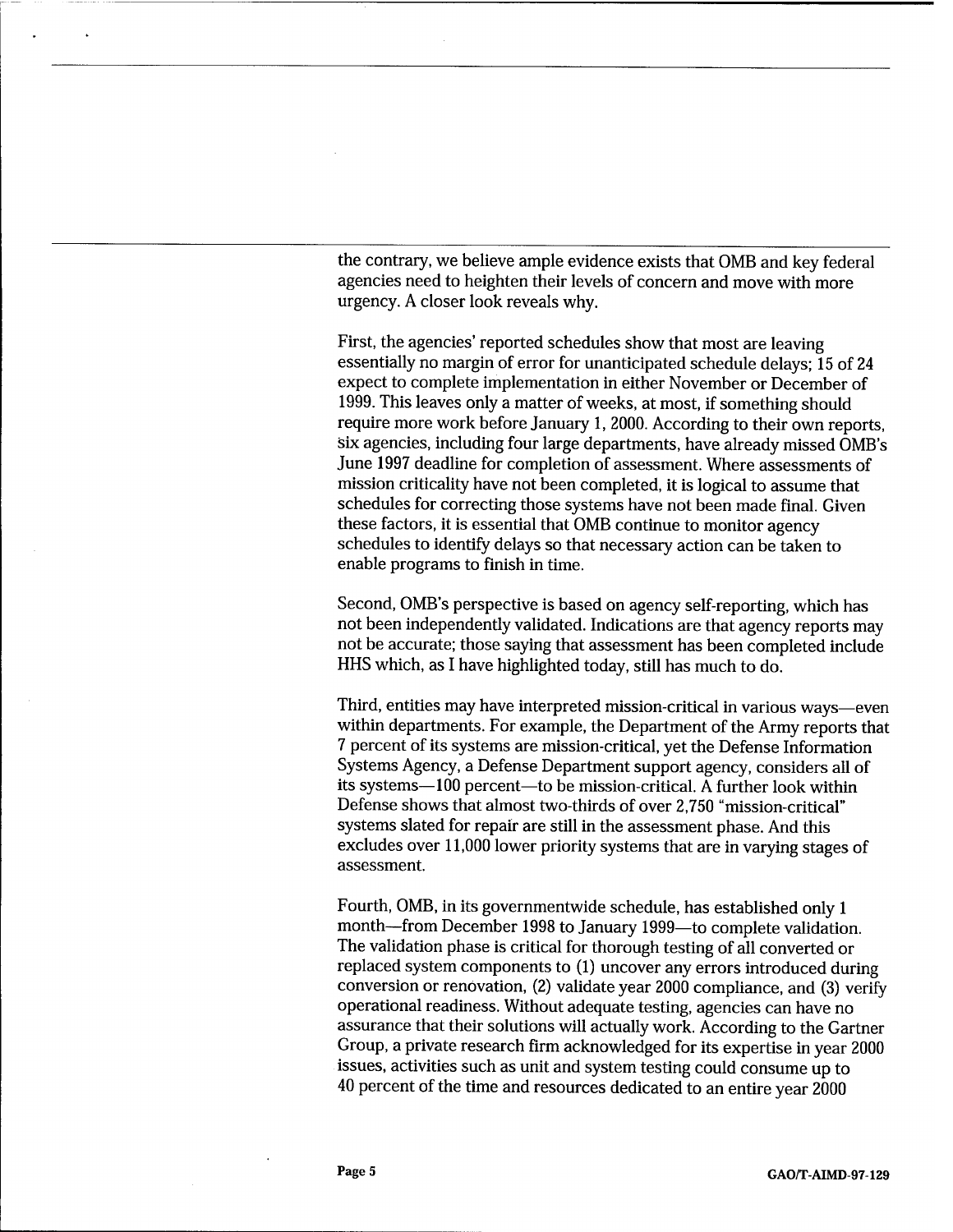program. OMB's timeline does not convey this message. Accordingly, agencies may perceive that OMB does not view testing and validation activities as especially critical, and that OMB may approve overly optimistic schedules.

 $\vec{r}$ 

| <b>Other Critical</b><br>Readiness Issues That<br><b>Demand High-Priority</b><br><b>Attention</b> | Beyond the major areas covered in agency reports to OMB and, in turn, in<br>OMB's report to Committees of the Congress, other issues surrounding<br>year 2000 readiness are quickly emerging that will be of major importance<br>as agencies move farther along in their year 2000 programs. These include<br>data interfaces and exchanges, systems prioritization, and contingency<br>planning. Our recent reports on year 2000 programs at the Veterans<br>Benefits Administration and the Health Care Financing Administration<br>include several recommendations to address these issues. |  |  |
|---------------------------------------------------------------------------------------------------|------------------------------------------------------------------------------------------------------------------------------------------------------------------------------------------------------------------------------------------------------------------------------------------------------------------------------------------------------------------------------------------------------------------------------------------------------------------------------------------------------------------------------------------------------------------------------------------------|--|--|
|                                                                                                   | Data exchange. Many agencies exchange data with hundreds if not<br>thousands of external entities. Unless both parties to any exchange are<br>year 2000 compliant, information systems and databases may easily be<br>contaminated by coding embedded in noncompliant systems. To combat<br>this, agencies must inventory and assess all internal and external data<br>exchanges, make appropriate notifications and, if necessary, develop<br>appropriate bridges or filters to maintain the integrity of replaced or<br>converted systems and the data within them.                          |  |  |
|                                                                                                   | Systems prioritization. It is becoming increasingly clear that agencies will<br>likely be unable to correct all noncompliant systems before 2000.<br>Accordingly, it is imperative that agencies set priorities, on the basis of<br>mission needs and the timing and expected impact of year 2000-induced<br>failures. Identification of mission-critical systems is not enough; each<br>department's and agency's most important business activities must be<br>given top priority to ensure their continued, uninterrupted operation.                                                        |  |  |
|                                                                                                   | Contingency planning. Because the cost of systems failure-in terms<br>beyond just the monetary-can be very high, contingency plans must be<br>prepared so that core business functions will continue to be performed<br>even if systems have not been made year 2000 compliant.                                                                                                                                                                                                                                                                                                                |  |  |
|                                                                                                   | We consider it essential that OMB emphasize in its ongoing oversight and<br>monitoring these issues that we expect to grow in significance in the next<br>2 years.                                                                                                                                                                                                                                                                                                                                                                                                                             |  |  |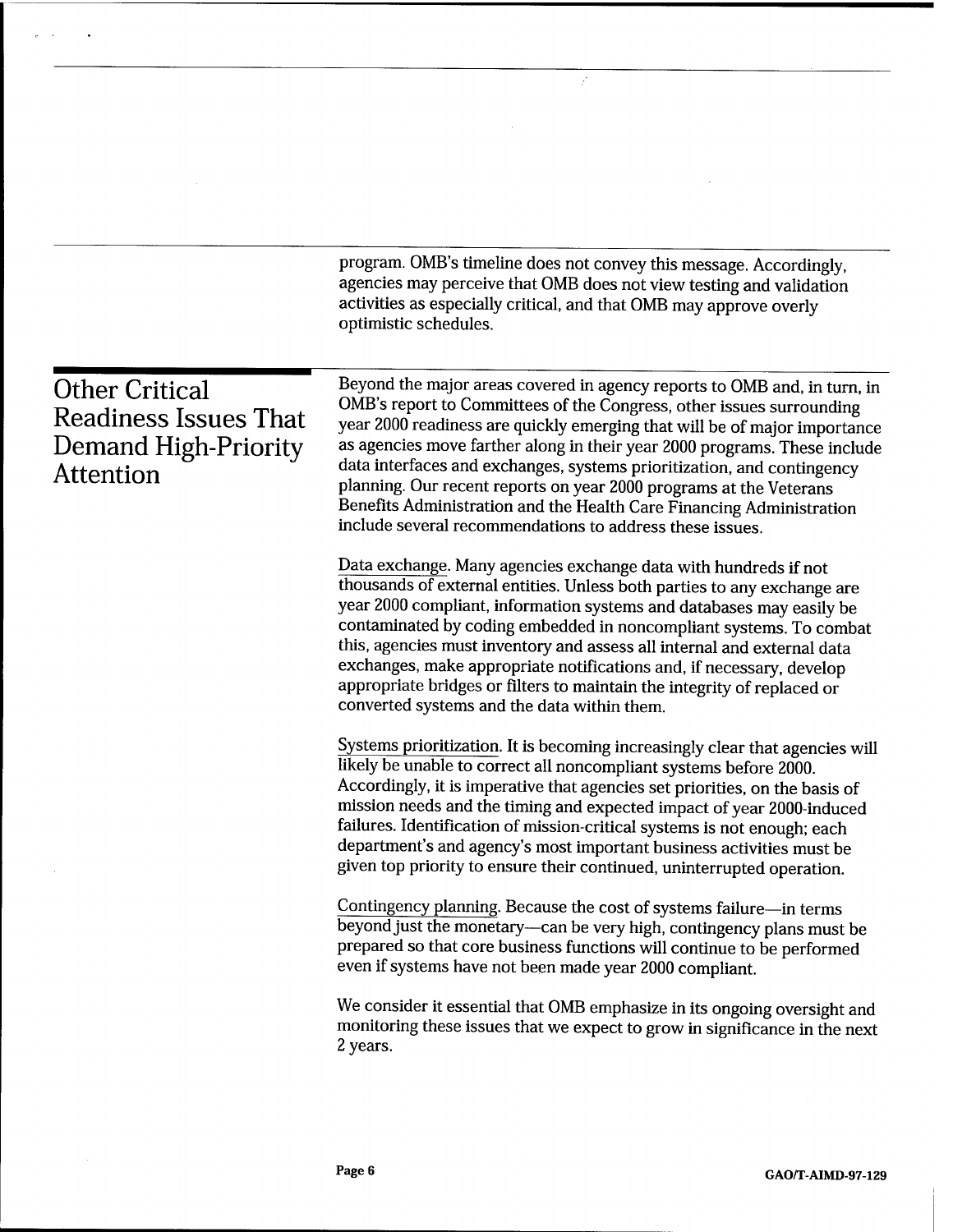In closing, as we have reiterated previously, preparing for the year 2000 is much more of a management challenge than a technical one. Managers—in the agencies and in OMB—must ensure that the technical solutions are implemented on time. It can be done, and the public is depending on us to do it. Continuing congressional oversight, such as this hearing, will be an important catalyst to effective, timely actions to ensure that information systems are prepared for the year 2000.

Mr. Chairman, Ms. Chairwoman, and Members of the Subcommittees, this concludes my statement. I would be pleased to respond to any questions you may have at this time.